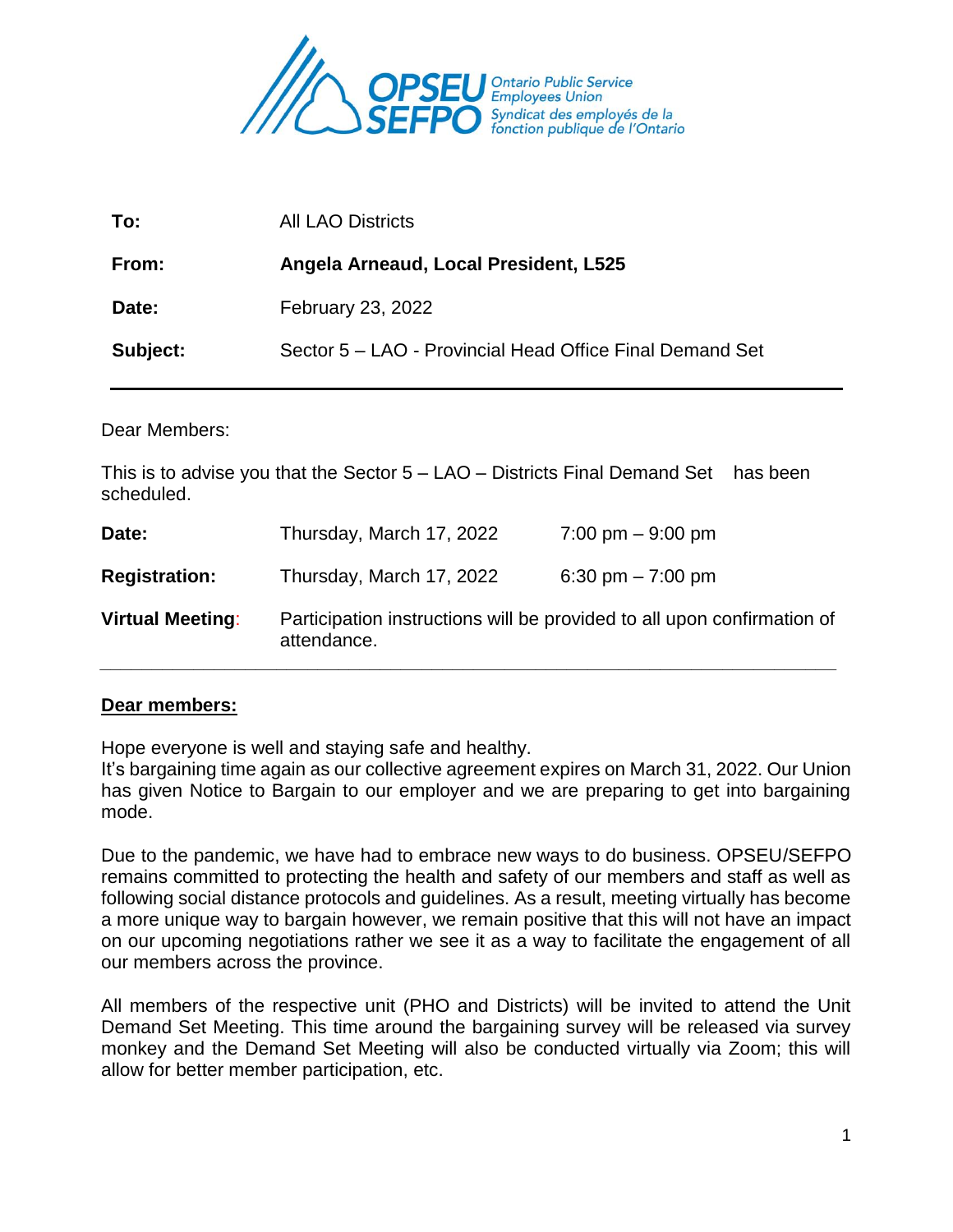### **The survey must be completed no later than February, 24 5:00pm (no exceptions). See survey link below:**

<https://www.surveymonkey.com/r/LegalAidOntarioBargaining2022>

The link to the Demand Set Meeting will be provided closer to the meeting date to those who have registered.

If you do not received an e-mail with the link to the Demand Set Meeting; please let our negotiator M. Alvarado Fenn know at [malvaradofenn@opseu.org.](mailto:malvaradofenn@opseu.org) **All surveys must be completed no later than February, 24 5:00pm (no exceptions).** 

## **The Demand Set Meeting will take place on March 3rd – PHO; and March 17th – Districts at 7:00pm**

During this meeting we will be going over the survey results, we will vote on our top 5 final priorities and elect our representatives to the bargaining table (up to 5 for each of the respective groups).

Once the team has been elected they will prepare for bargaining with the assistance of the OPSEU/SEFPO negotiator(s).

We thank you for your participation and work during these difficult times.

# **DATES TO REMEMBER:**

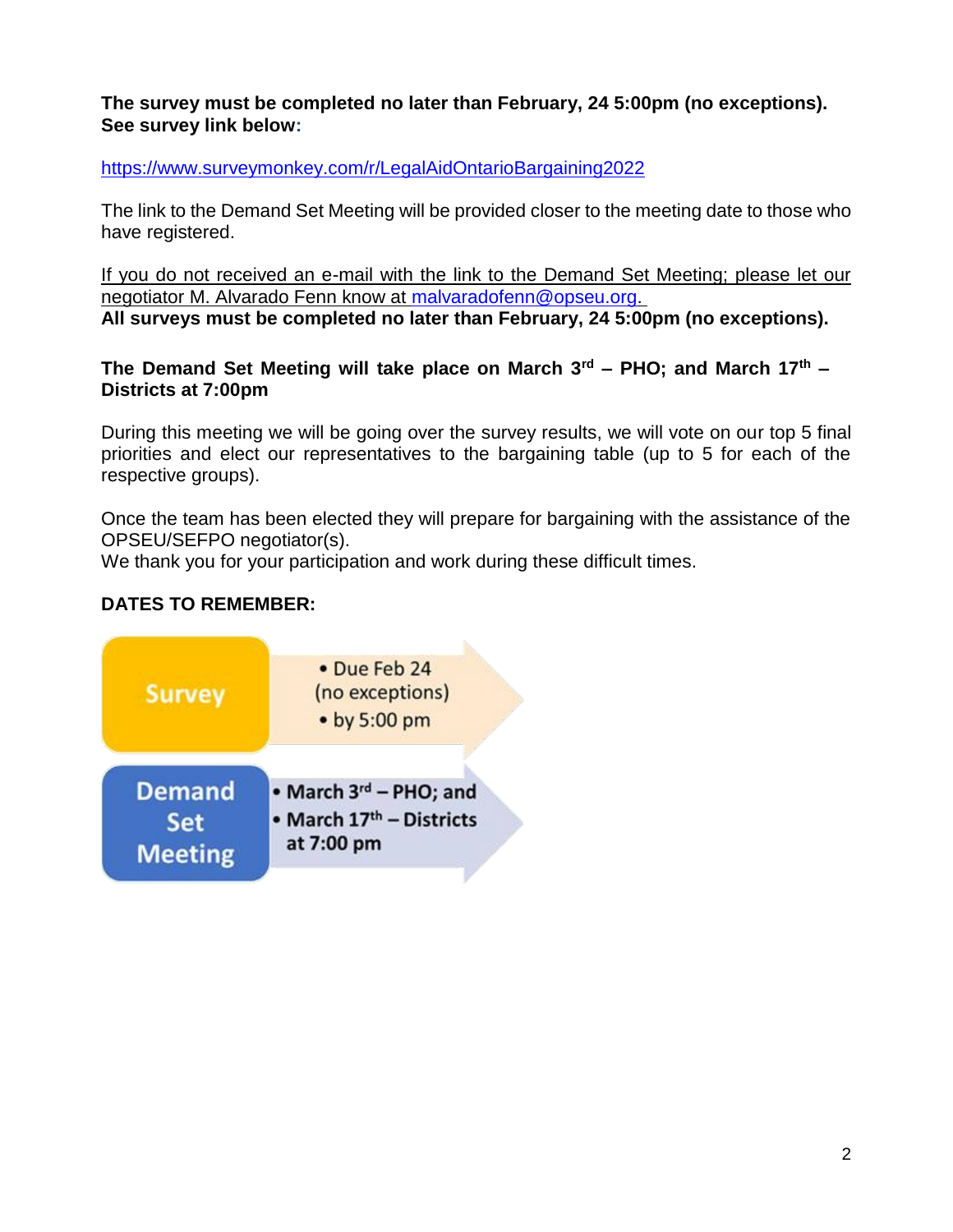## **Local Process For Demand Set Meeting:**

The Local President and Unit Stewards will be notified that a Demand Set Meeting has been scheduled for **March 3rd – PHO**; and **March 17th – Districts**

#### **Delegates to the Demand Set Meeting:**

All members of the respective unit will be invited to attend the Unit Demand Set Meeting.

Due to the pandemic and in absence of Province-Wide Negotiating Procedures; a survey will be distributed to ALL members in each of the PHO unit and District unit as applicable. The results of the survey will be disclosed and discussed during the respective Demand Set Meeting. Members will also have an opportunity to add, change or amend (via motion) proposals during the Demand Set Meeting.

The only proposals that will be considered official are those that are adopted by a majority vote of the demand set meeting (March 3 or 17 respectively)

Quorum as per OPSEU/SEFPO Constitution for local elections shall apply.

## **POINTS TO REMEMBER:**

#### **Bargaining Team and Elections Process:**

Any member in good standing may stand for election provided there is a nomination received in writing. The nomination must be signed and dated by both the nominator and the nominee. Nominations may also be made from the floor at the respective unit Demand Set Meeting. A nominee who is ineligible/unable to attend the meeting shall remain eligible provided the member has submitted the proper nomination form and a letter indicating their desire to stand for the nomination if nominated.

Nominees in attendance shall be given up to three minutes to address the delegates about their candidacy. Those ineligible/unable to attend may have their speech read by a member attending the meeting.

All members of the bargaining team are reminded that they represent the Union and the membership while at the table with the employer, and are expected to govern themselves accordingly at all times.

**We hope the virtual means will allow for better participation of our members across the province and well as allow for an opportunity for those who want to seek election to the team. See you soon!**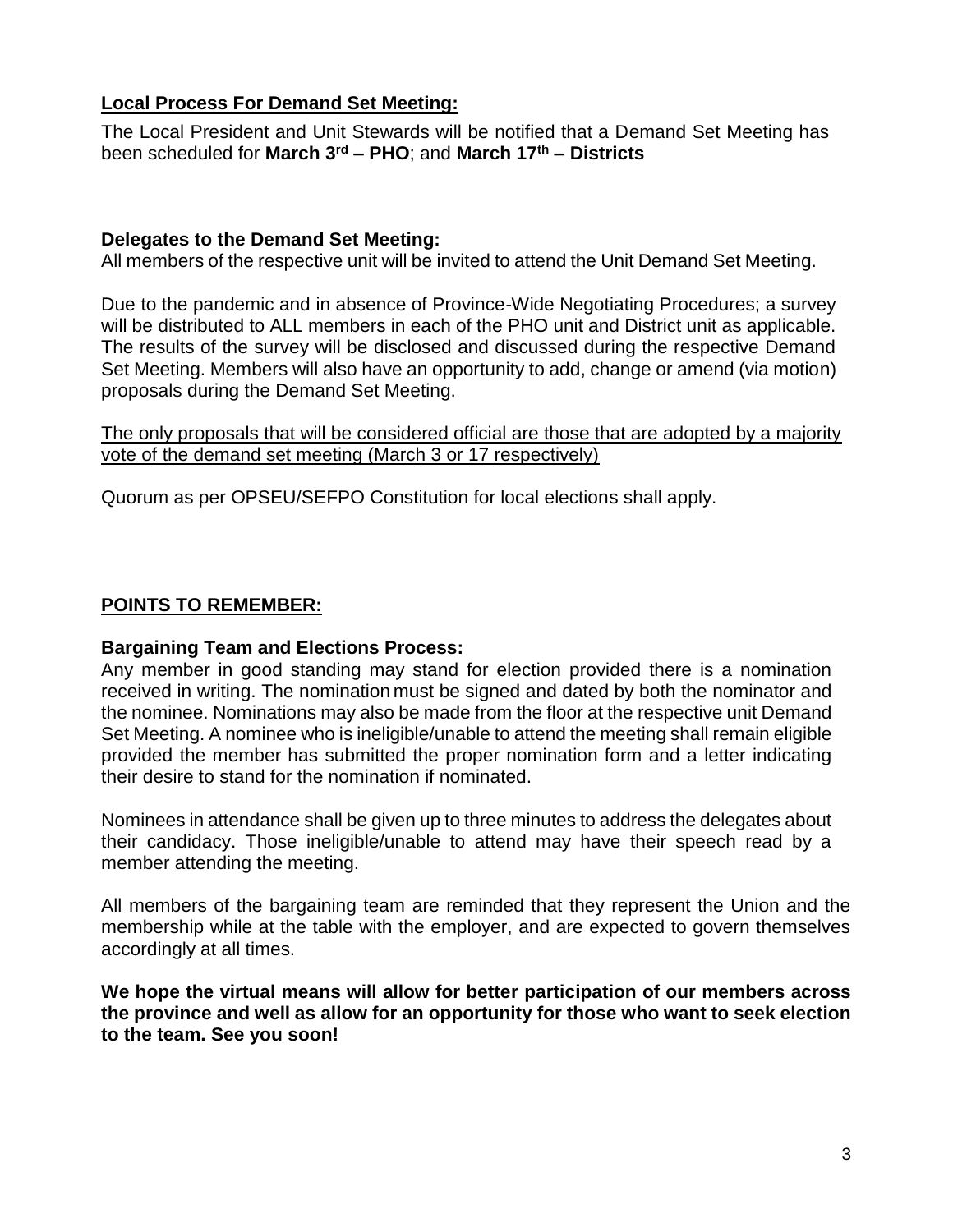### **Delegate Entitlement**

All delegates to this meeting are determined according to Negotiation Procedures. Any alternate(s) accompanying delegates **are at the Local's expense**. Head Office will cover an alternate's expense **ONLY** where the alternate attends **instead of and in place of the Delegate**. Please note that alternates, like delegates, must be elected.

*\*\*Please Note: As this meeting is being held virtually, no expenses outside of time off (if required) will be reimbursed except in special circumstances where expenses have been pre-approved.*

*To inquire further about pre-approval, please email* [conferencesandtravel@opseu.org.](mailto:conferencesandtravel@opseu.org)

#### **Human Rights Accommodation Request Form**

Should you require a human rights accommodation or have an existing accommodation under the Human Rights Code, please complete and submit the Human Rights Accommodation Request Form in full.

### **OPSEU/SEFPO Child Care Policy**

OPSEU/SEFPO will reimburse for child care expenses as per policy. OPSEU/SEFPO's rate of family care to be paid \$15/hr. to a max of \$220 within a 24 hour period to cover the cost of you doing union business. A receipt, signed by the care provider, showing the dates the service was provided, the address and phone number of the care provider and the names and ages of the children will need to be provided.

#### *\*\*Please Note: As this meeting is being held virtually, child care expenses will not be reimbursed unless pre-approved.*

*To inquire further about pre-approval, please email* [conferencesandtravel@opseu.org.](mailto:conferencesandtravel@opseu.org)

#### **Credential Attestation Form**

The OPSEU/SEFPO Policy Manual (Section 16.1) states that credentials must be submitted with the signatures of two (2) Local Officers on the Credential Attestation Form. We have provided one form for you to list all attendees on. Please send this completed form to the Conferences Unit at [conferencesandtravel@opseu.org](mailto:conferencesandtravel@opseu.org) no later than **Thursday, 24 February, 2022**.

Please clearly identify your status on the form (i.e. Delegate/Alternate/Observer).

Once the form is received, a follow up email will be sent to you to register via OPSEU/SEFPO's Member Portal. In order to confirm your registration, please register through the Member Portal no later than **Thursday, 24 February, 2022.**